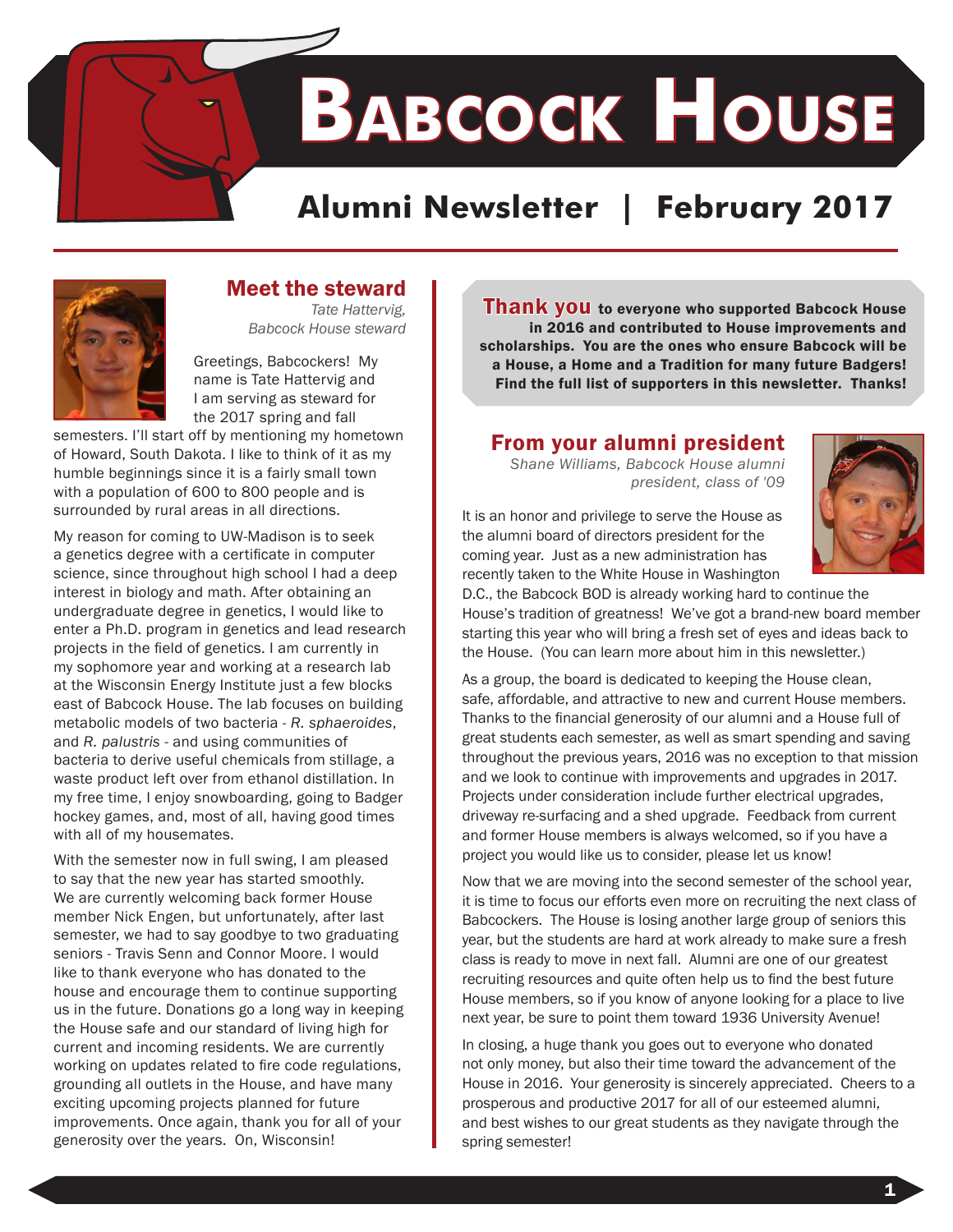

#### President's report

*Max Shenkenberg, Babcock House president*



I would like to first give a special thanks to all of our generous donors this past year. Your contributions to the House fund as well as the

Scholarship Foundation are greatly appreciated and will serve Babcockers well for years to come.

The spring semester holds many exciting things for our members as we try to finish out the academic year strong. We've planned a tubing trip at Cascade Mountain with AWA and AGR as a back-to-school event. As Valentine's Day swings around, it is our turn this year to have AWA over for dinner and our chef, Tiffany, was very gracious and agreed to prepare the extra meals. And finally, once the ground thaws and the snow clears, we plan to continue our absolute domination in our annual Babcock-AGR rivalry softball game after we beat them last year 21-5.

I want to conclude with one last showing of my gratitude to all Babcock House members past and present. It has been a wonderful experience living in the house the past four years and an absolute honor to serve as House president for the past two. Thank you all so much and On, Wisconsin!

# We have a new board member



Hello! My name is Andy Bernstein, but you can call me Bernie. I

graduated from UW in 2009 with a bachelor's degree in mechanical engineering. I currently work on campus as a change and incident manager with UW-Madison DoIT (Division of Information Technology).

I was a House member for three or four years and served as the social chair for two years. I only lived in the House for one semester due to studying abroad and internships, but I took advantage of the cooking as a chomper. I now live with my wife and two little girls (ages 3 and 1) in DeForest, Wisconsin. In my free time, I enjoy home-brewing and consuming beer. I joined the board to give back to the House that has given me so many great friends and memories.



### Thank you for your generosity!

*Aaron Wepner, Babcock House alumni treasurer, class of '07* 

Babcock House continues to provide quality, affordable housing for UW students as well as a place to call home with friends from diverse backgrounds and interests. That

would not be possible without the generous support of our alumni. A huge thank you goes to all of our alumni who donated to House improvements and our scholarship funds in 2016!

Herbert & Sharon Aleckson, Nancy Armbrust, Craig Kohn & Michael Baumgartner, Brian Bayley, Kathryn Bradfield, Dr. & Mrs. Allan Bringe, Barbara Burke, Carol Bush, Mauree Childress, Nina Coleman, Stark Company Realtors, Gerald Condon, Judith Cornell, Sassy Cow Creamery LLC, E. Joe Dahmer, Daniel Daley, Dave Daniels, Judith Darling, Nancy Demmith, Reginald & Donna Destree, Joann Doyle, Dennis & Janice Dreischmeier, Janice Fagan, Jackie Gagnon, Gail Geib, Kathleen Grant, Kody Habeck, Patrick Handlos, Robert Hanson, Nancy Hayes, Romayne Hayes, Ruth Heffernan, Audrey Held, Jane Hillstrom, H. Lee Hitter, Beth Hlava, Brian Huenink, John Deere Foundation, Timm Johnson, Bradley Kennedy, Michael Juers & Coleen Heaney Kennedy, Donna Kidder, Bernard Knesting, Lynn Kopitzke, Joyce Lesperance, Janet Lyons, Charlotte Macco, Patricia & Roswell Mair, Mark & Linda Malkin, Larry & Arlene Martell, Raeann & Justin Marten, Vicki McGiverin, Donna Meloy, John Meng, Julie Meyer, Warren & Heather Meyer, Harold Mezera, Leo Miller, Mary Miller, Gary Miller, Gary & Mary Nelsestuen, Chuck Neville, Doug Ney, John Niquette, Mary Norman, Geri Norman, Kathryn Nusbaum, David Nusbaum, Nancy Nusbaum, Robert Nusbaum, William Nusbaum, Professor and Mrs. Phil O'Leary, Robert Olson, Kathleen Rahn, Michelle Riddle, Russell Rindsig, Tommy Robichaux, Ryan Ross, John Rossmiller, Scott Rowntree, Ruth Skalitzky, James Rutledge, Susan Sauncy, Bernadine Schaefer, Paula Schmechel, Douglas Schultz, Ann Schwartz, Marilyn Schwarzhoff, Marcia & Kent Seeker, Kathleen Murphy Sherry, Professor & Mrs. Kevin Shinners, Kathy Sicher, Nicholas Skalitzky, Michael Smith, Linda Somerville, Jacob Standal, Lora Stark, Barbara Strehl, Daryl Strohbehn, Professor & Mrs. John Suttie, Kim Swallow, Lee Swan, Professor & Mrs. David Thomas, Professor & Mrs. Theodore Tibbits, Richard Townsend, Douglas Traastad, Lois Trad, Fischer Transit LLC, James & Sheila Voss, James Waters, Nancy Webb, John Wenzler, Aaron & Camilia Wepner, Gary Whiteaker, Terry & Christina Wiedenhoeft, Shane Williams, Janet Wilson, Debbie Young, Trenton Zeitler, Candoce Ziegelbauer, Scott Zimmerman and Joanne Zipperer.

We would also like to note that many 2016 UW-Foundation scholarship fund donations were made in memory of these individuals: Dan Nusbaum, Katie Kennedy, Larry Skalitzky, Mark Sherry, Sherman Geib, Bernie Stanek and Dennis Kendall.

2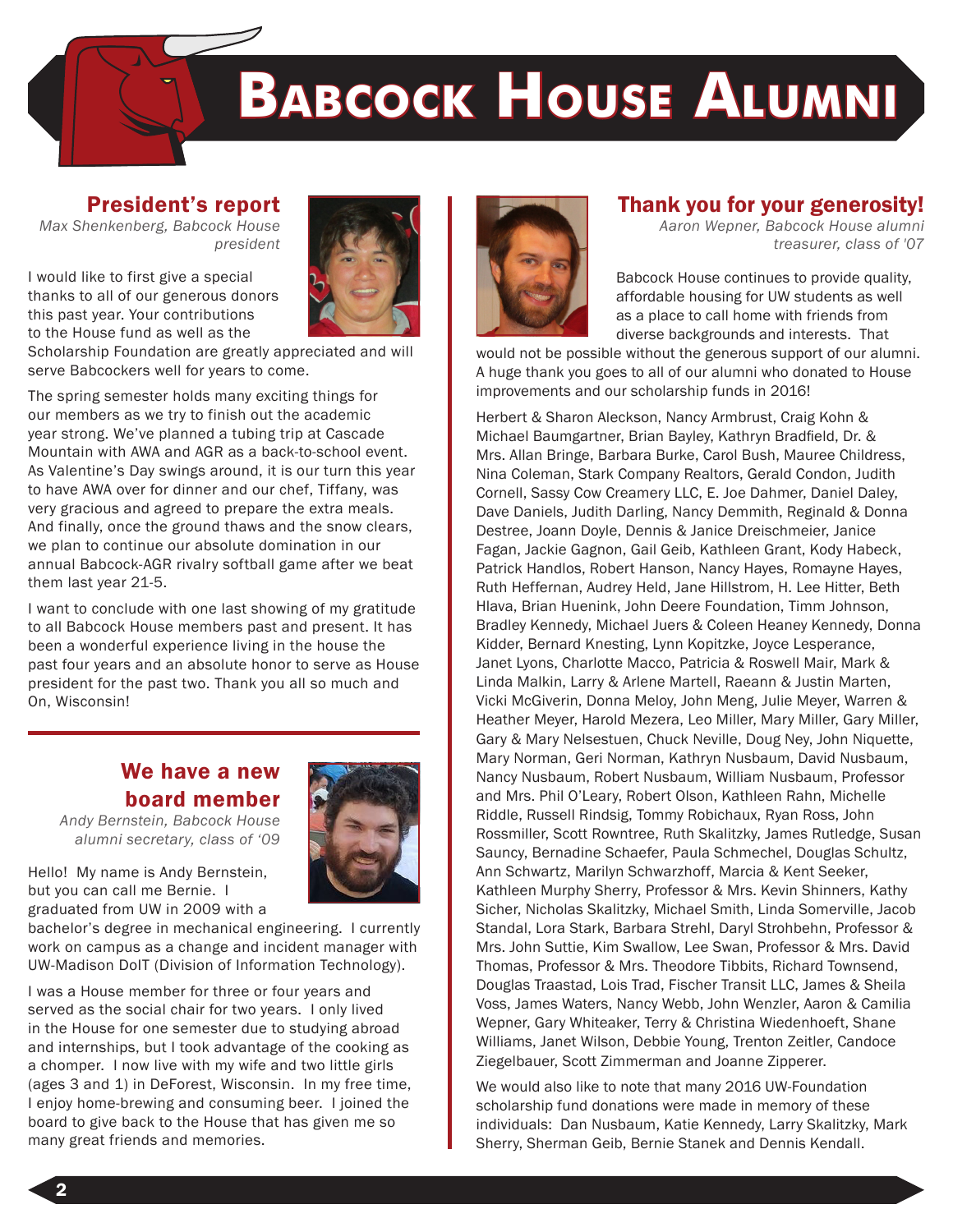# **Newsletter | February 2017**



Due to the continued generous donations from Babcock alumni and their families and friends to the Babcock House Scholarship and Award Fund in the UW Foundation,

we were able to award a record number of 10 scholarships totaling \$6,000 at the annual meeting in November.

#### Don Peterson Memorial Scholarship (\$1,000): Alyssa Nuttleman

Alyssa is a third-year house member majoring in dairy science from Bangor, Wisconsin. She has served as Babcock House secretary and as president of the Wisconsin Junior Guernsey Breeders Association.

#### Katie Kennedy Memorial Scholarship (\$1,000): Max Shenkenberg

Max is a fourth-year house member majoring in dairy science from Kansasville, Wisconsin. He has served as Babcock House recruiter and president, and worked at the UW Dairy Cattle Center and World Dairy Expo.

#### Mark Sherry Memorial Scholarship (\$500): Troy Valle

Troy is a fourth-year house member majoring in entomology and microbiology from Germantown, Wisconsin. He is the immediate past Babcock House steward and completed a summer internship as a crop scout at the UW Arlington Agricultural Research Station.

#### Bob Van Liere Memorial Scholarship (\$500): Connor Moore

Connor is a three-year house member from Gratiot, Wisconsin who graduated in December 2016 in biological systems engineering. He served as the Babcock House recruiter and as president of the UW Student Chapter of the American Society of Agricultural and Biological Engineers.

# Congratulations to Babcock scholarship recipients

*By Dr. Dave Thomas, Babcock House faculty advisor, class of '71*

#### Babcock House Alumni and Friends Scholarship in memory of Larry

Skalitzky (\$500): Charles Connolly Charles is a third-year house member from Montfort, Wisconsin majoring in biochemistry. He served as the Babcock House alumni coordinator, works at the UW Meats Lab, and has served as a UW College of Agricultural and Life Sciences student ambassador.

#### Babcock House Alumni and Friends Scholarship in memory of Sherman Geib (\$500): Christina Rowntree

Christina is a third-year house member from Kansasville, Wisconsin majoring in agricultural business management. She has served as secretary and treasurer of Babcock House and is active in several campus clubs, including Saddle and Sirloin and Collegiate Farm Bureau.

# Babcock House Alumni and Friends Scholarship in memory of Robert

Kramer (\$500): Hannah Schwarzbach Hannah is a second-year house member majoring in animal science from Roscoe, Illinois. She served as Babcock House historian, worked at the USDA Dairy Forage Research Center on campus, and completed an internship with Seneca Foods Corporation.

#### Babcock House Alumni and Friends Scholarship (\$500): Rachel Perry

Rachel is a second-year house member from Waupun, Wisconsin majoring in agronomy. She has served as Babcock House community service chair, an agronomy student corn research assistant, and a summer agronomy and safety intern at the UW Arlington Agricultural Research Station.

# Babcock House Alumni and Friends

Scholarship (\$500): Haley Kragness Haley is a second-year house member majoring in food science from Eau Claire, Wisconsin. She has served as Babcock House chaplain and is a member of the Saddle and Sirloin Club. Babcock House Alumni and Friends Scholarship (\$500): Tate Hattervig Tate is a second-year house member from Howard, South Dakota majoring in genetics. Tate is a member of the Undergraduate Genetics Association and serves as the current steward of Babcock House.

New named scholarships Two new named scholarships will be awarded annually in coming years. The Dan Nusbaum Memorial Scholarship is made possible through the generous donations from the family and friends of alumnus Dan Nusbaum of De Pere, Wisconsin at the time of his untimely death in October 2016. The John and Helen Rossmiller Babcock House Scholarship will be awarded to a secondsemester freshman student and is made possible through the generous gift from alumnus John Rossmiller and his wife, Helen, of Beavercreek, Ohio.

The Babcock House Alumni Board and the House residents are very appreciative of the gifts from alumni and family and friends of alumni that have made the scholarship program such a success. Tax-deductible donations can be made to the UW Foundation (Babcock House Scholarship and Award Fund, Account No. 132040860) online at www. supportuw.org or through the mail to UW Foundation, 1848 University Ave., Madison, WI 53726-4545.

#### Scholarship photos online

We were proud to have the family members and friends of several of the scholarship sponsors at our annual meeting during Homecoming.



Visit our Facebook page ([www.facebook.com/](http://www.facebook.com/BabcockHouse) [BabcockHouse\)](http://www.facebook.com/BabcockHouse) to see photos of all the scholarship recipients.